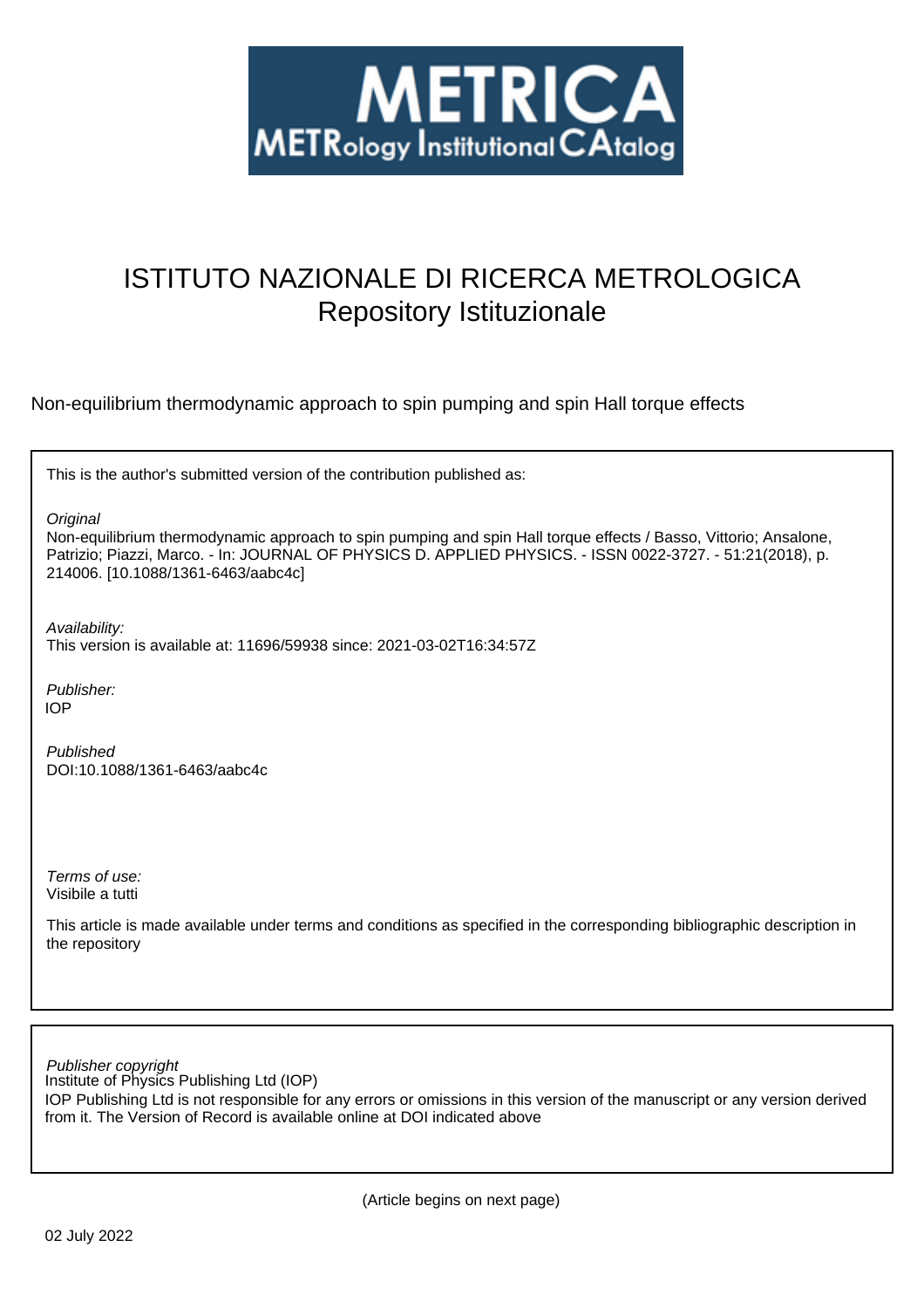Vittorio Basso<sup>1</sup>, Patrizio Ansalone<sup>1</sup>, Marco Piazzi<sup>2</sup>

1 Istituto Nazionale di Ricerca Metrologica. Strada delle Cacce 91 - 10135 Torino, ITALY

 $^2$  Dipartimento di Scienze della Terra e dell'Ambiente. Università degli Studi di Pavia. Via Ferrata 1 - 27100 Pavia, ITALY

E-mail: v.basso@inrim.it

January 2018

Abstract. The paper introduces a non-equilibrium thermodynamic approach to describe vector magnetization in presence of a magnetic moment current. The Larmor term present in the theory describes in this case how the magnetization dynamics can be a source of magnetic moment currents and vice versa. The model here discussed is applied to describe the reciprocity between spin pumping and spin Hall torque effects found in bilayers composed of a metal with large spin Hall effect (e.g. platinum, Pt) and a ferromagnetic insulator (e.g. yttrium iron garnet, YIG). The result is that the two effects are related to the transport of the magnetic moment between layers of different materials. In particular for thin YIG the two effects are related each other by two parameters: the diffusion length of Pt,  $l_{Pt}$ , and the conductance of Pt,  $v_{Pt} = l_{Pt}/\tau_{Pt}$ , where  $\tau_{Pt}$  is a time constant. Both parameters can be that can be determined by comparison with experiments.

Keywords: Non-equilibrium thermodynamics, magnetic moment current, spin pumping, spin Hall torque, Pt/YIG bilayers.

Submitted to: J. Phys. D: Appl. Phys.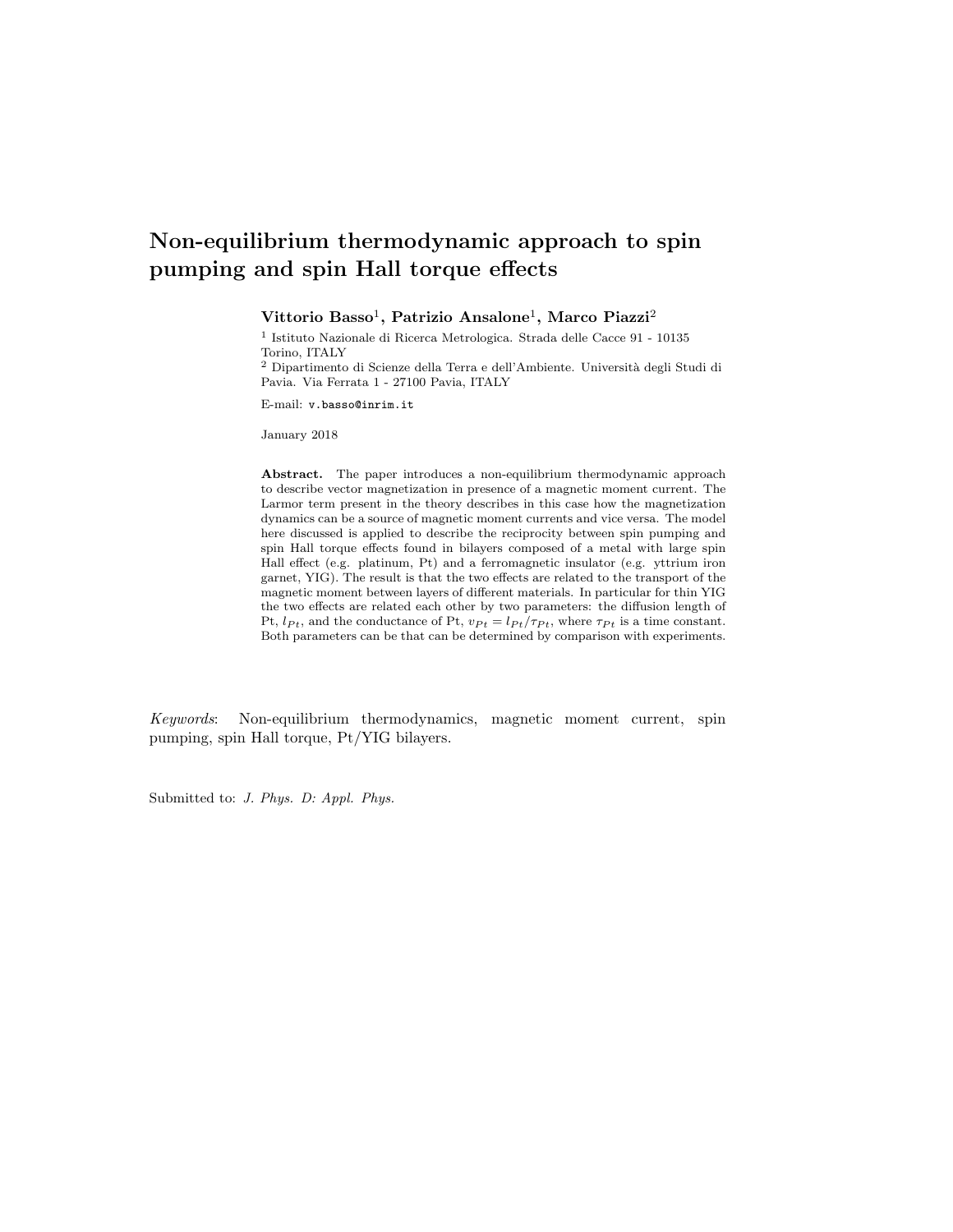# 1. Introduction

There have been recently several efforts to identify reciprocity relations present in spintronic effects [1, 2, 3]. The spin Seebeck and spin Peltier effects, found in bilayers made of an insulating ferrimagnet, like yttrium iron garnet (YIG), and a non magnetic metal with a large spin Hall effect, like platinum (Pt), are relevant examples of phenomena linked by the Onsager reciprocity relations [4, 5]. The reciprocity is related to the fact that the magnetic moment current (or equivalently, the spin current) in the ferromagnet carries also an heat current. Similarly to thermoelectrics, both the effects are described by a single parameter, the thermo-magnetic power coefficient  $\epsilon_M$  of YIG, which can be experimentally measured as well as computed by statistical theories [6, 7]. Other two effects that are amenable to a detailed thermodynamic investigation are the spin Hall torque and the spin pumping. In the spin pumping, the ferromagnet, driven at the resonance by a radio frequency (RF) magnetic field, is able to generate a spin polarized current in the metallic layer and an enhancement of the damping in the ferromagnet [8, 9, 10, 11, 12, 13, 14, 15, 16, 17, 18, 19]. In the spin Hall torque, the magnetic moment current, generated by the spin Hall effect in in a metal like Pt, causes spontaneous self oscillations of the magnetization in the ferromagnet above a threshold current [8, 20, 21, 22]. Since the magnetic moment current has different carriers in the two layers, i.e. spin polarized electrons in the metal and spin waves in the insulator, the phenomenon is different from the well known spin transfer torque occurring in ferromagnetic metals because of the presence of spin polarized electric currents [23, 24]. Spin pumping is often interpreted by adapting the magneto-electronic theory of Tserkovnyak et al. [25] and the concept of spin mixing conductance to the interface between an insulating ferromagnet and a normal metal [26, 12]. Although there are attempts in the literature to address spin currents in bulk insulating ferromagnets [27, 28] from a statistical point of view, it is of interest to regard spin pumping and spin Hall torque from the viewpoint of nonequilibrium thermodynamics. The reciprocity of spin pumping and spin Hall torque is deeply rooted into the vector character of the magnetization of the ferromagnet and into the possibility to excite a dynamic mode (uniform or magnetetostatic) because of the presence of the Larmor term. The corresponding vector thermodynamic theory has been the subject of a few recent efforts by the groups of Ansermet [29, 3] and Saslow [1, 30, 31] and it is inspired by the thermodynamic theory of Johnson and Silsbee [32]. The main difficulty to build up such thermodynamic approaches is to properly address the typical length-scale of the theory.

On a small length-scale, micromagnetics is the relevant theory to be used [33]. The magnetization is defined as a local average over atomic magnetic moments and, at temperatures well below the Curie point, it results in a vector of constant modulus  $M_s(T)$ , depending on the temperature T only. In micromagnetics the spatially extended excitations, like spin waves, are not averaged out, but explicitly described. The thermal spin waves spectrum is therefore computed or numerically simulated by introducing random fluctuations in the magnetization mimicking the effect of temperature [34, 35, 36, 37, 38].

On a larger length-scale, the macroscopic thermodynamic approach of Johnson and Silsbee is the relevant theory[32]. In such a theory, all thermal excitations are averaged out and result in a scalar magnetization M that can be different from the equilibrium value. The distance from equilibrium is described by introducing the thermodynamic potential  $H^* = H - H_{eq}(M)$ , which is the difference between the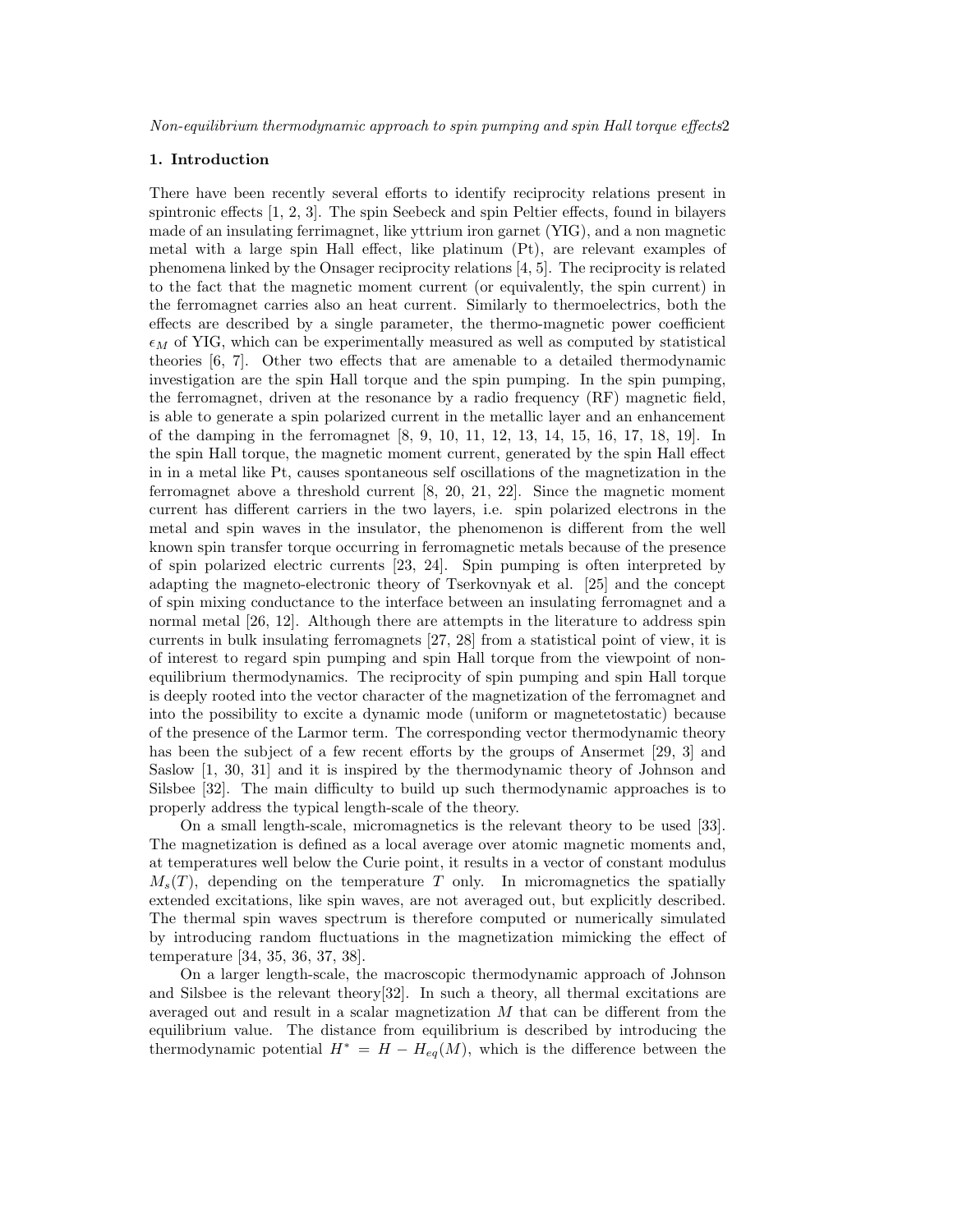magnetic field H and the equation of state at equilibrium  $H_{eq}(M)$ . The gradient of the potential H<sup>∗</sup> turns out to be the generalized driving force for magnetic moment currents and therefore it allows a careful description of thermodynamic effects like spin Seebeck and spin Peltier [6]. The aim of developing a vector thermodynamic theory should be to describe phenomena governed by characteristic length scales which are intermediate between those of micromagnetics and those of the Johnson and Silsbee thermodynamics.

Here we present a possible approach to such a vector thermodynamic theory aiming to understand the reciprocity of spin Hall torque and spin pumping effects as found in Pt/YIG bilayers. The theory is appropriate to understand the interaction between thermal spin currents and the uniform or the magnetostatic modes excited in a ferromagnet [21]. In Section 2 we outline the vector generalization of the thermodynamic theory of Ref.[6]. In Section 3 we introduce the appropriate generalized magnetization dynamics. Spin pumping and spin Hall torque effects arising in YIG/Pt bilayers are discussed in Section 4. The outcome of the theory is discussed in Section 5.

# 2. Non-equilibrium thermodynamics of magnetic systems

The starting point to build up a non-equilibrium thermodynamics theory is the description of situations in which the extensive variables of the system, the magnetization  $M$ , the entropy density s and the internal energy density  $u$ , are space dependent. Therefore, an appropriate description of the system at coarse-grained level is needed. Indeed, in non-equilibrium thermodynamics, the densities of the extensive quantities must be the result of thermodynamic averages over a proper volume  $\Delta v^*$ centered around the considered point  $r$ .  $\Delta v^*$  must be small enough to allow description of the system as a continuum and large enough for taking meaningful statistical averages of the thermal effects, including thermal spin waves, to be averaged out. Furthermore, it is necessary to introduce current densities, i.e. the magnetic moment current  $\boldsymbol{j}_M$  (a second rank tensor), the entropy current  $\boldsymbol{j}_s$  and the energy current  $\boldsymbol{j}_u$ , to account for the flow of the extensive quantities from one point of the medium to another one. By means of the non-equilibrium thermodynamics of fluxes and forces it is possible to associate to each current density a generalized thermodynamic force [39]. Finally, the kinetic constitutive equations of the medium, i.e. the relations between current densities and generalized forces, are introduced by assuming linear relations. This linear case valid as soon as the distance from the equilibrium state caused by the presence of flows is not too large. For example, the charge current is associated to the gradient of the electric potential and their product is the amount of heat which is dissipated as entropy production. The application of non-equilibrium thermodynamics to magnetic systems is not as straightforward as for the electric ones because the magnetic moment is not a conserved quantity. Then, in a continuity equation, it is always necessary to introduce an additional term describing sources and sinks for the magnetic moment. In this section we outline the main features concerning the non-equilibrium thermodynamic theory for vector magnetization by making a straightforward generalization of the scalar theory presented in Ref.[6]. The formal expression for the continuity equation is

$$
\frac{\partial M}{\partial t} + \nabla \cdot \boldsymbol{j}_M = \frac{\boldsymbol{H}^*}{\tau_M} \tag{1}
$$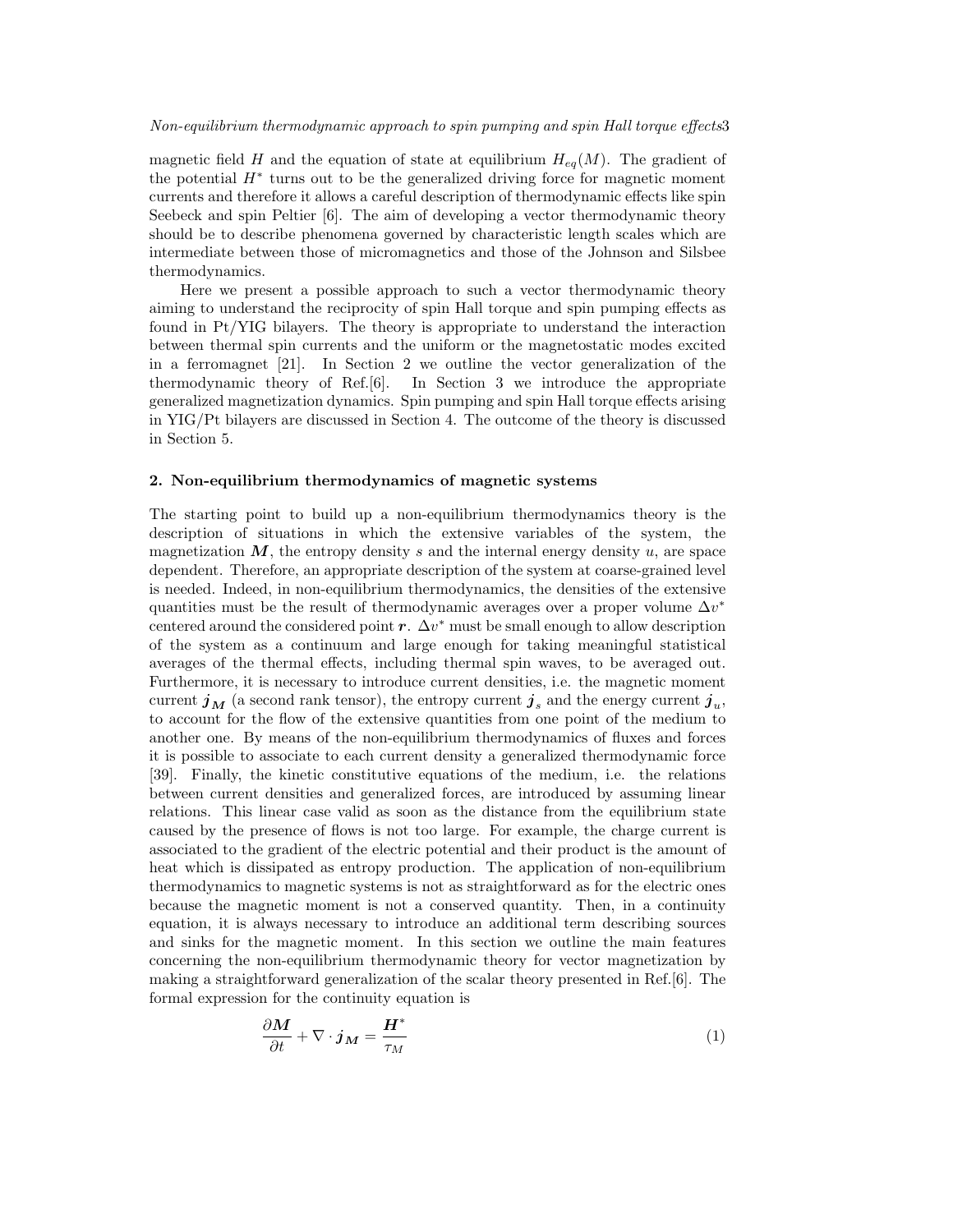where at the right hand side of  $Eq(1)$  we find the source/sink term for the magnetic moment expressed as a function of the Johnson and Silsbee potential

$$
H^* = H - H_{eq}(M) \tag{2}
$$

The vector  $\boldsymbol{H}^*$  represents the distance of the actual magnetization state, at the magnetic field  $H$ , from the equilibrium state characterized by the equation of state  $H_{eq}(M) = (1/\mu_0)\partial u/\partial M$ . In the latter equation  $\mu_0$  is the magnetic permeability of vacuum. In absence of currents  $(j_M = 0)$ , the continuity equation (1) expresses the low of relaxation of the magnetization towards equilibrium. The law states the proportionality between the generalized velocity,  $\partial M/\partial t$ , and the generalized force,  $H^*$ . The proportionality is characterized by the material dependent parameter  $\tau_M$ , that has the units of a time constant. To derive the generalized force associated to the magnetic moment current one follows the classical method and expresses the entropy production rate  $\sigma_s$  in terms of a sum of products of each current density times its conjugated thermodynamic force[39]. By generalizing the equations of Ref.[6] to account for vector quantities, we obtain

$$
\sigma_s = \nabla \left(\frac{1}{T}\right) \cdot \boldsymbol{j}_q + \frac{1}{T} \mu_0 \nabla \boldsymbol{H}^* \cdot \boldsymbol{j}_M + \frac{1}{T} \frac{\mu_0 \left(\boldsymbol{H}^*\right)^2}{\tau_M} \tag{3}
$$

where the heat current is defined as  $\boldsymbol{j}_q = T \boldsymbol{j}_s$ . Eq.(3) shows that the generalized force conjugated with the magnetic moment current is the gradient  $\nabla \boldsymbol{H}^*$  (a second rank tensor) and it also contains an additional term which describes the entropy production generated by local relaxation processes depending only on the modulus  $H^*$ .

Once the generalized forces have been identified it is possible to directly state the constitutive equations for a ferromagnetic insulator by writing down the most general relation relating the magnetic moment current tensor  $j_M$  and the heat current vector  $j_q$  with the generalized forces, i.e the gradients  $\nabla H^*$  (a tensor) and  $\nabla T$  (a vector). By restricting to the case of linear relations, we have

$$
\boldsymbol{j}_{\boldsymbol{M}} = \sigma_M \left( \mu_0 \nabla \boldsymbol{H}^* - \epsilon_M \boldsymbol{m} \nabla T \right) \tag{4}
$$

$$
\boldsymbol{j}_q = \epsilon_M T(\boldsymbol{m} \cdot \boldsymbol{j}_M) - \kappa \nabla T \tag{5}
$$

where  $\sigma_M$  is the magnetic moment conductivity, a tensor relating the components of the magnetic moment current  $\boldsymbol{j_M}$  to the components of the gradient  $\nabla \boldsymbol{H}^*$  and  $\kappa$  is the thermal conductivity under zero magnetic moment current. As a consequence of the Onsager reciprocity relations, the cross effects are described by a single parameter,  $\epsilon_M$ , the so called thermo-magnetic power coefficient, and by the direction of the magnetization in the ferromagnet identified by the unit vector  $m$  [39].

The importance of the non-equilibrium thermodynamic approach to the description of transport phenomena involving vector magnetization and magnetic moment currents is appreciated by looking at the possibility to solve conduction problems. In fact, the solution of the transport of the magnetic moment is obtained by joining the continuity equation  $(Eq.(1))$  with the constitutive equation  $(Eq.(4))$ . Stationary states solutions are described by imposing the condition  $\partial M/\partial t = 0$  and, in the isothermal case ( $\nabla T = 0$ ), the two equations combine in a diffusion equation for the potential:  $l_M^2 \nabla^2 \boldsymbol{H}^* = \boldsymbol{H}^*$ , where  $l_M = (\mu_0 \sigma_M \tau_M)^{1/2}$  is the diffusion length. As the solution of the diffusion equation is straightforward, the problem reduces to a boundary value problem in which appropriate boundary conditions for the magnetic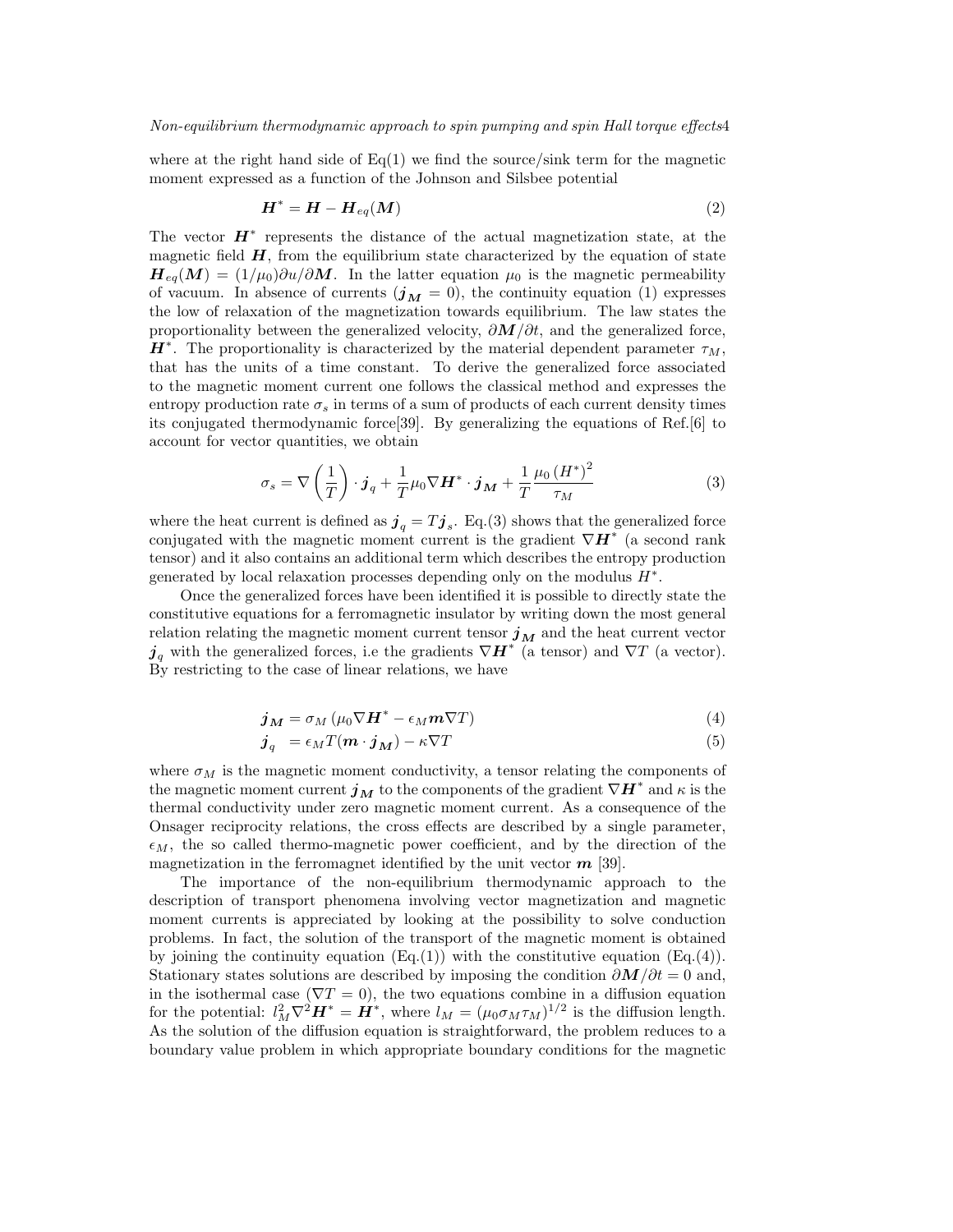moment current and for the potential shall be imposed. A relevant case is obtained by joining different media and studying the the conditions for the passage of the magnetic moment current from one medium to the other one. To address the problem in such a case, the diffusion equation is solved independently for each layer, each one characterized by its own diffusion length (see Ref. [6] for the diffusion equation in Pt and Appendix B for the solutions), and then proper boundary conditions are imposed at the interfaces. The amount of current traversing the interface is determined by the balance between the action of the active source layer and the counteraction of the passive layer. This counteraction is due to the appearance of a non zero value of  $H^*$  in the passive layer and is equivalent to the effect of a backflow spin current flowing from the passive to the active layer, a concept often used in the literature employing the micromagnetic viewpoint with fluctuations [34, 36]. Although the theory developed up to now is appropriate to describe the spin Seebeck and spin Peltier effects [6], it is not sufficient yet to deal with the spin pumping and spin Hall torque effects, because they both depend on the precession of the magnetization arising from the Larmor term present in the equation of magnetization dynamics. Therefore the continuity equation (1) needs to be generalized by adding the conservative Larmor term.

#### 3. Generalized magnetization dynamics in the thermodynamic framework

The precession of the magnetization is the result of the torque exerted on the magnetization vector by an effective field non collinear to it [40, 41, 33]. From the point of view of the conservation of the physical quantities, one has to better specify the physical system into consideration. In magnetic solids one has to consider the joint presence of a magnetic subsystem (M) and a reservoir subsystem (R). The magnetic subsystem  $(M)$  is characterized by the magnetization vector  $M$  and by the angular momentum  $J_M$  associated to it. The reservoir subsystem  $(R)$  includes all the non magnetic degrees of freedom of body and the externally applied magnetic fields and is characterized by the angular momentum  $J_R$ . Between the two subsystems the torque  $T$  exerted by R on M will produce a change in the angular momentum  $J_M$  as  $\partial J_M/\partial t = T$ . Since the angular momentum  $J_M$  is also the source of the magnetization M, we can write  $\partial M/\partial t = \gamma M \times \delta u_{e,L}/\delta M$ , where  $\gamma$  is the gyromagnetic ratio  $(\gamma = |e/m_e| = 1.76 \cdot 10^{11} \text{ s}^{-1} \text{T}^{-1}$  for electrons) and  $\delta u_{e,L}/\delta M$ is a term having the meaning of an effective field (see Appendix A). The previous equation expresses the precession of the vector  $\boldsymbol{M}$  around the effective field in which the component of the magnetization parallel to the effective field,  $M_{\parallel}$ , is constant in time, while the perpendicular component  $M_{\perp}$  varies in time. Since the total angular momentum  $J = J_M + J_R$  is conserved, the change in time of the transverse component  $M_{\perp}$  is a purely reversible effect between the two subsystems.

The possibility of a change in time of the component  $M_{\parallel}$  is related to the presence of damping forces able to relax the system towards equilibrium. The inclusion of these damping forces into the dynamics of  $\overline{M}$  is commonly done by writing the combined equation in the Landau-Lifshitz form or in the Gilbert form [24]. The two forms are equivalent if the modulus of the magnetization is conserved, while they are not if the magnetic moment can also flow from one point of the medium to another one. The issues has been carefully discussed by Saslow [30], who showed that the Landau-Lifshitz form is the appropriate one to be included in a thermodynamic framework.

Within the thermodynamic theory derived in Section 2, we have seen that the internal energy of the system is expressed as a function of a magnetization vector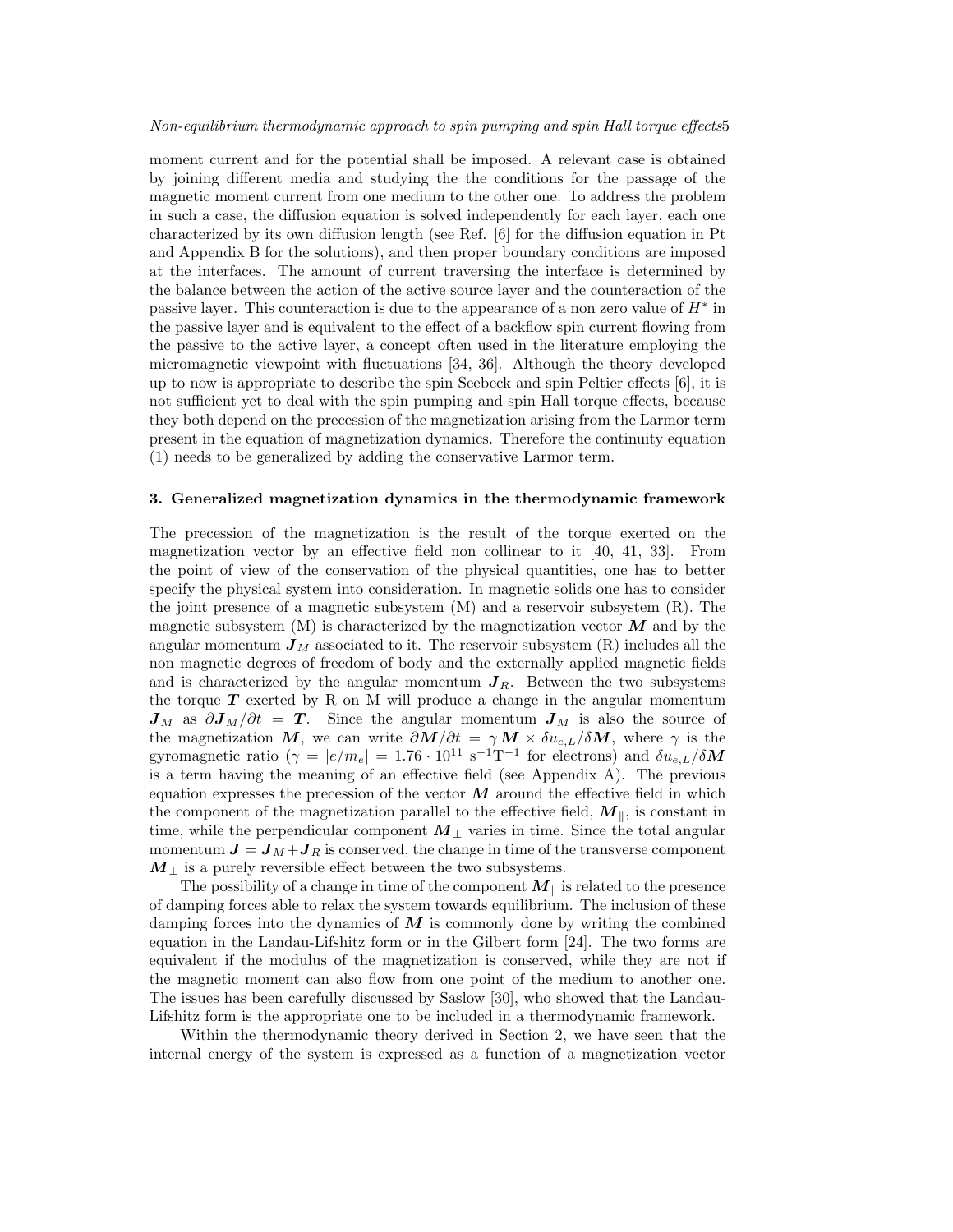which is the result of the local average of the magnetic moments over a large enough volume  $\Delta v^*$ . Therefore the role of the effective field is taken by the field  $\boldsymbol{H}^*$  defined in Eq.  $(2)$  (see Appendix A) and we are allowed to take the Larmor term present in the Landau-Lifshitz equation as  $-\mu_0 \gamma \, M \times H^*$  [42]. The continuity equation for the magnetization derived in Section 2 (see Eq.(1)), which takes into account only relaxation effects, is generalized to include the reversible Larmor term and takes the form [43]

$$
\frac{\partial M}{\partial t} + \nabla \cdot \boldsymbol{j}_M = -\mu_0 \gamma \, M \times \boldsymbol{H}^* + \frac{\boldsymbol{H}^*}{\tau_M}.
$$
 (6)

The left-hand side of Eq.(6) describes the time variation of the magnetization and the divergence of the magnetic moment current  $j_M$ , while at the right-hand side there are the conservative torque and the damping-like term. It is worth to notice that the Larmor term  $-\mu_0 \gamma \, M \times H^*$ , present in Eq.(6), expresses the presence of a reversible exchange of magnetic moment between the magnetic subsystem (M) and the reservoir (R, lattice, applied field, etc.), while the damping-like term,  $\mathbf{H}^*/\tau_M$ , describes the changes of magnetic moment related to the irreversible processes. Because of the presence of the Larmor term, the thermodynamic effective field  $H^*$  can be different from zero either because the magnetization is dynamically driven out of the equilibrium state or because the boundary conditions with a side layer are forcing the presence of a non zero magnetic moment current.

It is interesting to project Eq. $(6)$  along different directions. We can choose z as the direction where the symmetry is broken either because of a large applied magnetic field or because of the magnetic moment current injected by a side layer. A particularly simple case is obtained by assuming to deal with an isotropic system, i.e. where  $H_{eq} = H_{eq}(M)$ m. With the latter condition the projection along z reads

$$
\frac{\partial M_z}{\partial t} + \nabla \cdot \boldsymbol{j}_{M_z} = -\mu_0 \gamma \, \boldsymbol{M} \times \boldsymbol{H} \big|_z + \frac{H_z^*}{\tau_M} \tag{7}
$$

One can also choose to project Eq.(6) onto the plane perpendicular to the magnetization. In the second case we find the Landau-Lifshitz type equation

$$
\frac{\partial \mathbf{m}}{\partial t} = -\mu_0 \gamma \, \mathbf{m} \times [\mathbf{H} + \alpha \mathbf{m} \times (\mathbf{H}^* - \tau_M \nabla \cdot \mathbf{j}_M)] \tag{8}
$$

where  $\alpha = (\mu_0 \gamma M \tau_M)^{-1}$  is the dimensionless damping constant.

A complete solution of the problem would require to jointly solve Eqs.(7) and (8). Here we test the model by first solving the magnetic moment current problem along the specific direction imposed by the layer responsible for the spin Hall effect (i.e. Eq.(7)) and then by considering the dynamics in the ferromagnet (i.e. Eq.(8)).

# 4. Spin pumping and spin Hall torque effects

In this section we apply the thermodynamic theory derived in Sections 2 and 3 to explore the reciprocity between the spin Hall torque and the spin pumping effects, experimentally found in bilayers made of an insulating ferrimagnet (i.e. YIG) and a non magnetic metal with a large spin Hall effect (i.e. Pt). In spin pumping, the YIG, driven at the ferromagnetic resonance by a RF magnetic field, is able to generate a spin polarized current in Pt and its magnetic damping results to be larger than the one without the Pt layer. In spin Hall torque a magnetic moment current, generated by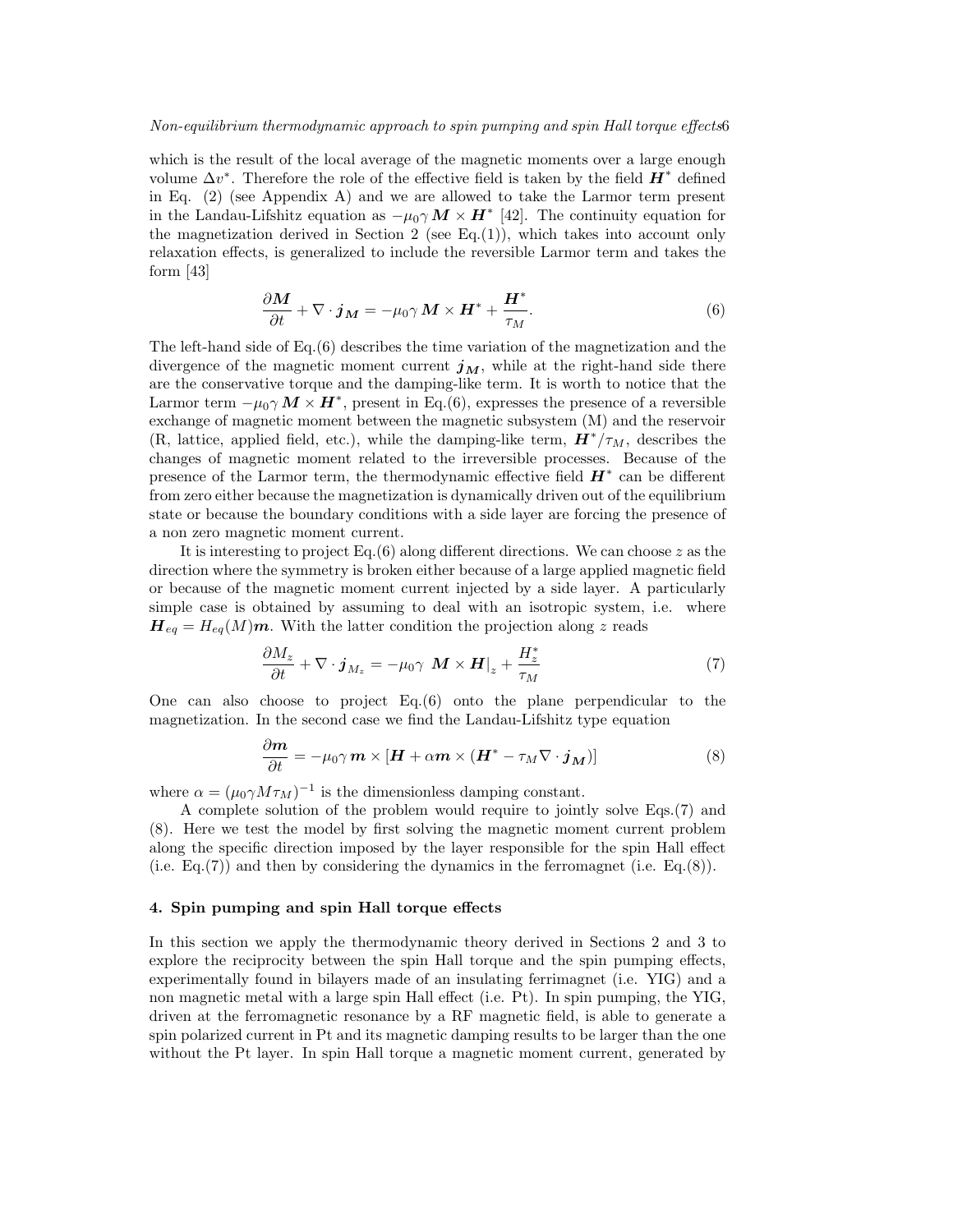the spin Hall effect of Pt, causes spontaneous self oscillations of the magnetization in the ferromagnet when the electric current flowing in Pt overcomes a certain threshold [8, 21].

# 4.1. Spin pumping



Figure 1. Spin pumping effect. Top: geometry of the bilayer composed by a spin Hall metal (Pt) and an insulating ferromagnet (YIG). The main field and the magnetic moment are oriented along z, the direction of the magnetic moment current is along  $x$  and the electric effects are along  $y$ . The exciting RF field is perpendicular to z. Bottom: sketch of the solution of the conduction problem (Appendix B.1) for the potential  $H_z^*(x)$  and for the current  $j_M(x)$ .  $H_{MS,z}^*$  is the source potential due to the RF driving magnetic field of Eq.(9).

The YIG/Pt bilayer under investigation is shown in Figure 1. The external RF magnetic field pushes the system in an out-of-equilibrium dynamic steady state which corresponds to the appearance of a non zero thermodynamic potential  $\boldsymbol{H}^*$  along z. As any gradient of  $H_z^*$  is also the driving force of the magnetic moment current (see Section 2), the presence of an absorbing Pt layer allows to absorb some of this current. In the chosen geometry, such a current will be directed along  $x$  and it will carry a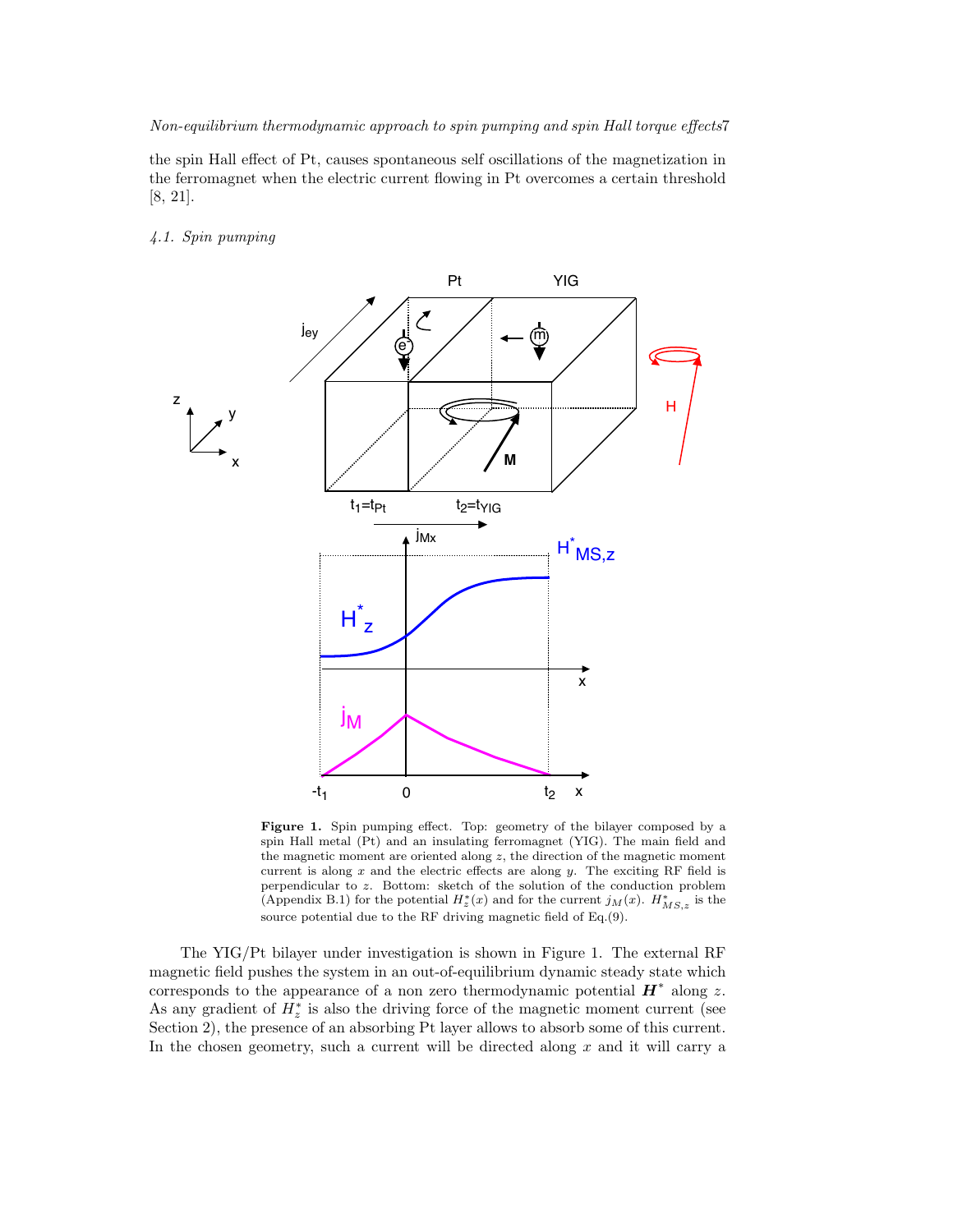magnetic moment pointing along  $z$ . Therefore, we are allowed to take the projection of Eq. (6) along z and, in stationary conditions  $(\partial M_z/\partial t = 0)$ , we obtain the diffusion equation:

$$
H_{MS,z}^* = H_z^* - l_M^2 \nabla^2 H_z^* \tag{9}
$$

where the term  $H^*_{MS,z} = \alpha^{-1} \, \mathbf{m} \times \mathbf{H} \vert_z$  is the source potential due to the RF driving magnetic field. The amount of current which is absorbed by Pt depends on the geometrical conditions of the space where the flow takes place, on the thicknesses and on the conducting and absorbing properties of both materials. To address the problem, we independently solve Eq.(9) and the analogous diffusion equation for Pt (see Ref.[6]) and we set the boundary conditions. The final solution (see Appendix B.1 for the one dimensional case) provides the space profiles of the potential  $H_z^*(x)$ and of the current  $j<sub>M</sub>(x)$ . As part of the magnetic moment is absorbed by Pt, this circumstance corresponds to an enhancement of the damping. To see this fact we take the vector equation (6) and we include all dissipations in the form of an effective local damping

$$
\alpha \left( \mathbf{H}^* - \tau_M \nabla \cdot \mathbf{j}_M \right) \simeq \alpha' < \mathbf{H}^* \tag{10}
$$

where  $\alpha' = (\mu_0 \gamma M \tau_M')^{-1}$ ,  $\tau_M'$  being an effective time constant describing the effects of the side layers. In the particularly simple case of a one dimensional current flow with an active YIG layer of thickness  $t_{YIG}$  and an absorbing Pt layer of thickness  $t_{Pt}$ ( see Appendix B.1), the effective time constant is found to be

$$
\tau'_{M} = \tau_{M} \left( 1 - \frac{v_{eff}}{v_{YIG}(t_{YIG})|_{YIG}} \right). \tag{11}
$$

The effective magnetic moment conductance  $v_{eff}$  of the bilayer appearing in Eq. (11) is given by (see also Eq. (B.6))

$$
\frac{1}{v_{eff}} = \frac{1}{v_{Pt} \tanh(t_{Pt}/l_{Pt})} + \frac{1}{v_{YIG} \tanh(t_{YIG}/l_{YIG})}
$$
(12)

It should be noted that the total conductance is the series of the contributions of YIG and Pt and that each layer contributes with its intrinsic and material dependent conductance  $v_M = l_M/\tau_M$ , given by the ratio between the diffusion length  $l_M$  and the time constant  $\tau_M$ , and with the ratio between the layer thickness and  $l_M$ . For the enhanced damping constant, in the case of thin YIG, i.e.  $t_{YIG} \ll l_{YIG}$ , we obtain

$$
\alpha' - \alpha = \frac{v_{Pt} \tanh(t_{Pt}/l_{Pt})}{\mu_0 \gamma_L M t_{YIG}}.
$$
\n(13)

This expression is formally identical to the one for the spin mixing conductance reported in the literature, however in our thermodynamic case it expresses explicitly the dependence on the conductance of Pt,  $v_{Pt}$ , and on the ratio  $t_{Pt}/l_{Pt}$ . The hyperbolic tangent dependence, present on Eq.(13), implies a saturation of the effect which is indeed found in experiments of spin pumping as a function of the thickness of Pt [14]. Finally we can compute the inverse spin Hall effect in Pt. In order to do this we have to first compute the  $H_{MS,z}^*$  source potential by solving the precession equation with enhanced damping. This can be done by taking Eq.(6), using the approximation of Eq. (10) and finally taking the projection of the result in the direction perpendicular to the magnetization. We obtain the Landau-Lifshitz type equation

$$
\frac{dm}{dt} = -\mu_0 \gamma_L \, \mathbf{m} \times (\mathbf{H} + \alpha' \mathbf{m} \times \mathbf{H}) \tag{14}
$$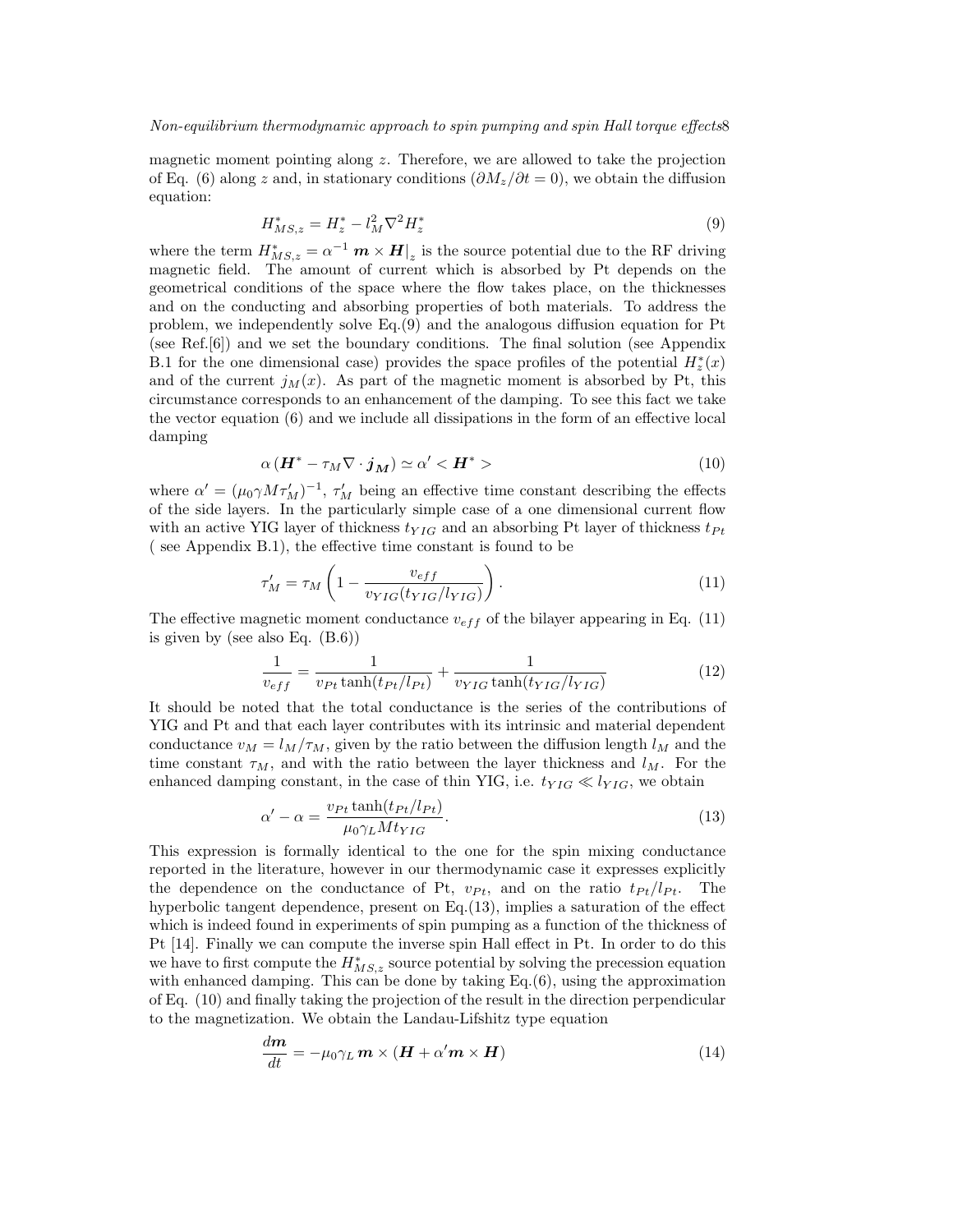with the enhanced damping constant of Eq.(13). Eq.(14) can be solved under RF excitation by standard methods [40, 41, 33]. The inverse spin Hall effect in Pt voltage can be immediately computed (see Appendix B.1) and it results:

$$
\nabla_y V_e = \frac{\theta_{SH}}{\sigma_e} \left(\frac{e}{\mu_B}\right) \frac{v_{eff} H_{MS,z}^*}{(t_{Pt}/l_{Pt}) \coth(t_{Pt}/(2l_{Pt}))}.
$$
\n(15)

This expression has the same Pt thickness dependence which is found in the literature [10, 11, 15, 19] while the source potential, given by  $H^*_{MS,z} = (\alpha'/\alpha) \mathbf{m} \times \mathbf{H}|_z$ , is computed from the solution of Eq.(14). By neglecting demagnetizing effects one finds that, at the resonance frequency,  $H^*_{MS,z} = H^2_{\perp}/(\alpha H_z)$ .

# 4.2. Spin Hall torque

Spin Hall torque effects are realized in Pt/YIG systems in which the Pt layer is the spin Hall conductor able to inject a magnetic moment current tensor into YIG (see the scheme of the YIG/Pt bilayer in Fig.2). A constant magnetic field  $H_z$  is applied to YIG along the z direction. As a result of the magnetic moment current injected by the Pt layer, a potential  $H_z^*$  is generated into the YIG layer by absorption of the current. In this case, to address the problem, we need to solve the transport equation for magnetic moments pointing along z. The solution for the one dimensional case is given in Appendix B.2. In the present paper we limit ourselves to observe what happens if we plug the solution obtained,  $\tau_M \nabla \cdot \mathbf{j}_M = \mathbf{H}_{SH}^*$ , into Eq.(8). We find:

$$
\frac{dm}{dt} = -\mu_0 \gamma_L \, \mathbf{m} \times [\mathbf{H} + \alpha \mathbf{m} \times (\mathbf{H} - \mathbf{H}_{SH}^*)]. \tag{16}
$$

The spin Hall torque term,  $\mathbf{H}_{SH}^* = H_{SH}^*(x)\mathbf{e}_z$ , where  $H_{SH}^*(x)$  is given by Eqs.(B.16) and (B.17), is directed along z. Therefore the spin Hall torque term can act either as a damping or an anti-damping contribution depending on whether the magnetic moment injected into YIG is parallel or antiparallel to the magnetization. By taking the approximation of thin YIG thickness, i.e.  $t_{YIG} \ll l_{YIG}$ , we find that the spin Hall torque field, at zero order in the  $t_{YIG}/l_{YIG}$  expansion, is constant though the layer and is equal to

$$
H_{SH}^{*} = -\frac{j_{MS}}{v_{Pt}\coth(t_{Pt}/(2l_{Pt}))}.
$$
\n(17)

As the magnetic moment current source of Pt is related to the electric current along  $y, j_{MS} = -(\mu_B/e)\theta_{SH}j_{ey}$  (where  $\mu_B$  is the Bohr magneton, e is the elementary charge and  $\theta_{SH}$  is the spin Hall angle) from Eq.(17) we obtain a condition for the compensation of the damping expressed as a critical electric current. The same result has been found in the experiments performed on Pt/YIG bilayers reported in Refs.[8, 21]. At currents above the threshold the system is pushed in a far-fromequilibrium state where the approximation of linear systems on which Eqs. (1) and (4) are based, may not be valid anymore. If there are non linear terms in the dependence between the generalized velocity,  $\partial M/\partial t$ , and the generalized force,  $\boldsymbol{H}^*$ , then the concepts of linear thermodynamics do not apply anymore. Glansdorff and Prigogine have shown that around a far-from-equilibrium state the behavior of a thermodynamic system is highly influenced by the non-linear terms and it may give rise to spatially organized dynamic patterns called dissipative structures [44, 45].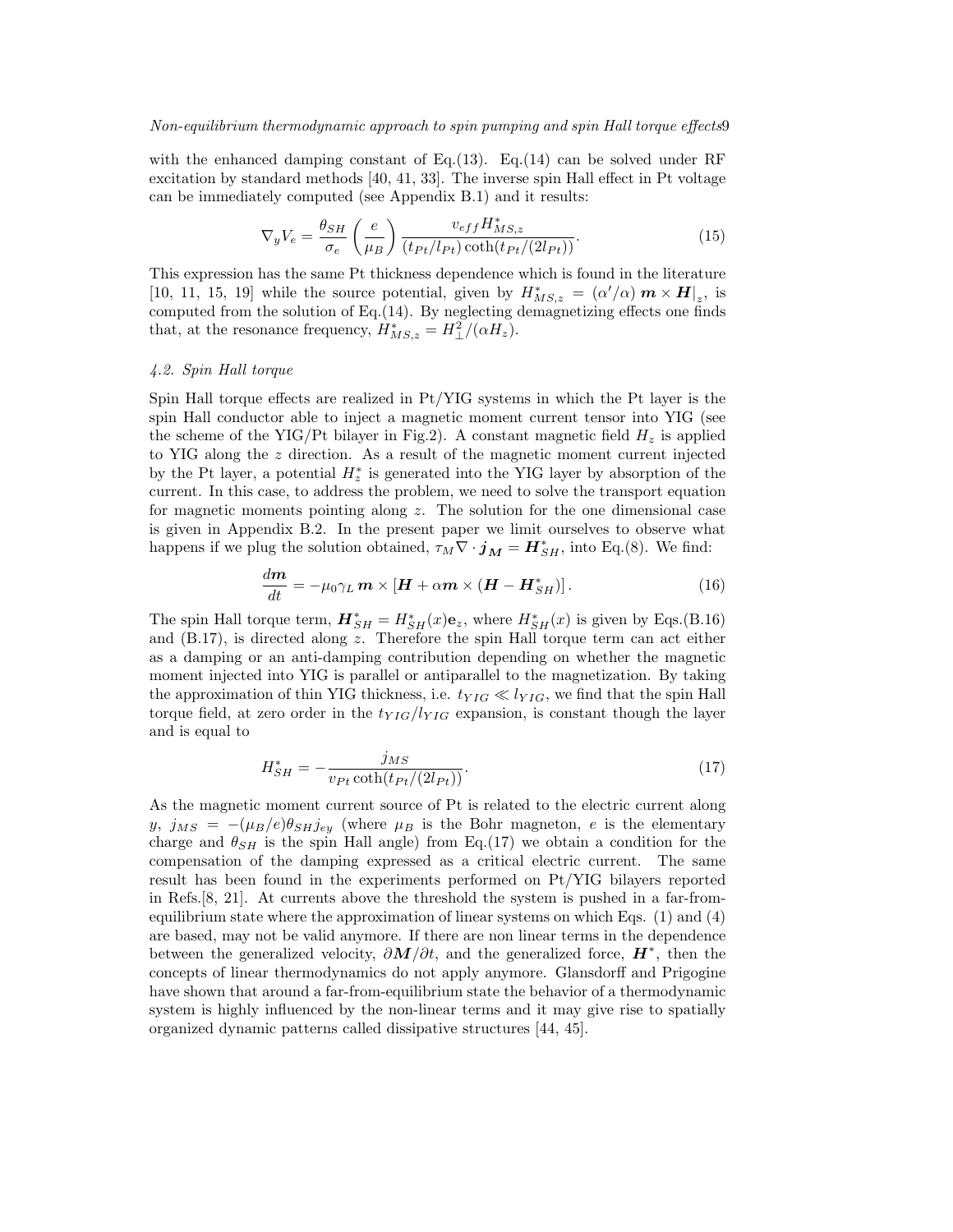

Figure 2. Spin Hall torque effect Top: geometry of the bilayer composed by a spin Hall metal (Pt) and an insulating ferromagnet (YIG). The main field and the magnetic moment are oriented along  $z$ , the direction of the magnetic moment current is along  $x$  and the electric effects are along  $y$ . Bottom: sketch of the solution of the conduction problem (Appendix B.2) for the potential  $H_z^*(x)$  and for the current  $j_M(x)$ .  $j_{MS}$  is the magnetic moment source in Pt due to the spin Hall effect.

# 5. Discussion and conclusions

The reciprocity underlaying the spin pumping and spin Hall torque effects can be tested by using the expression for the enhancement of the damping (Eq.(13) and the equation for the critical current threshold above which self oscillations start to appear. Indeed, in both cases the only unknown parameter of the equations is the conductance of Pt,  $v_{Pt}$ . In Ref.[21] both experiments have been performed with the same device, so that the results are amenable to a detailed verification. Experiments were conducted on thin YIG disks  $(20 \text{ nm in thickness}, 2 \mu \text{m and } 4 \mu \text{m in diameters}).$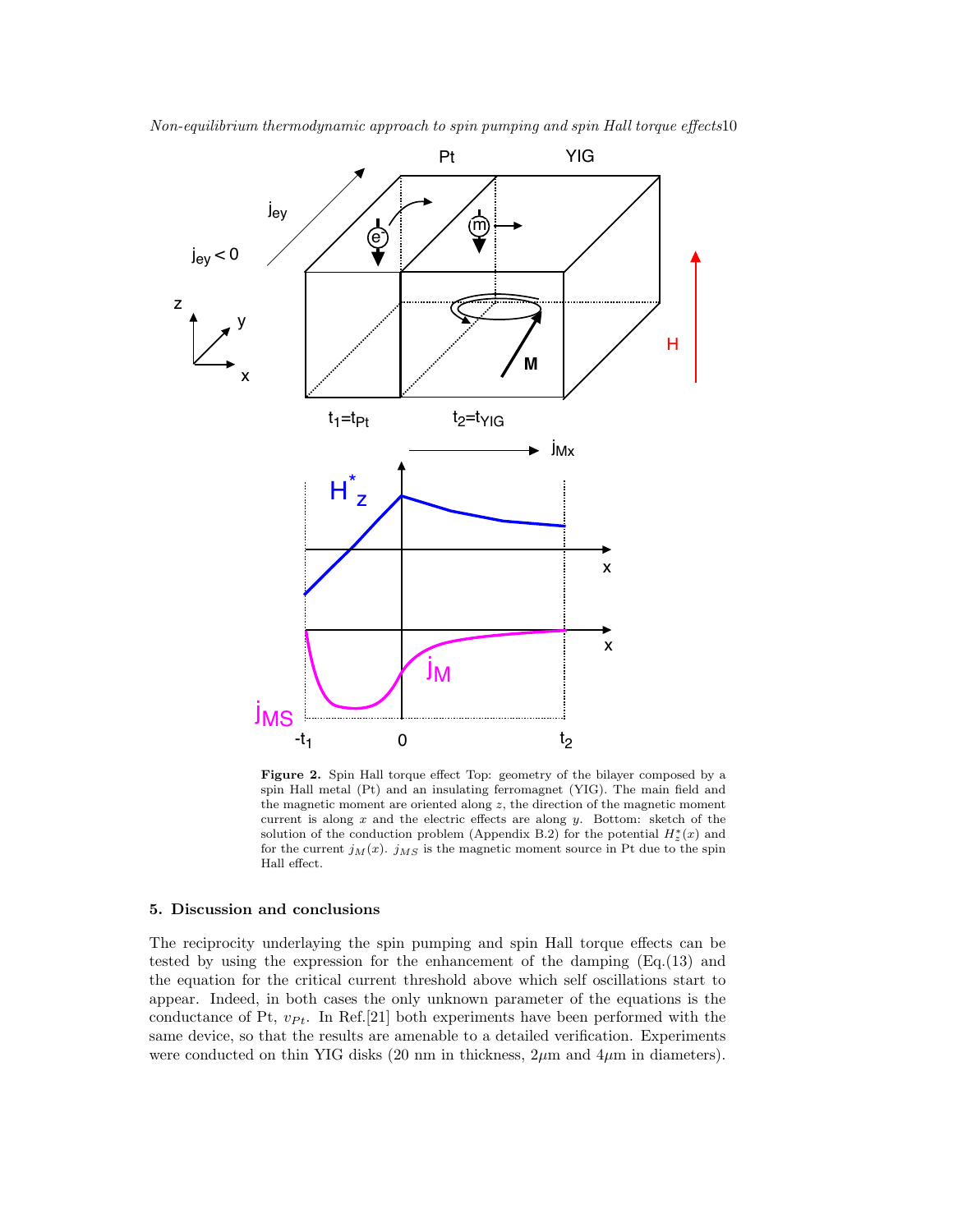Spin pumping experiments report a damping enhancement of  $\alpha' - \alpha \simeq 15 \cdot 10^{-4}$ . By taking the saturation magnetization of the YIG film as  $\mu_0 M_s = 0.215$  T and the Pt layer thickness as  $t_{Pt} = 8$  nm, the only two remaining free parameters are the diffusion length of Pt,  $l_{Pt}$ , and its conductance,  $v_{Pt}$ . Spin Hall torque experiments were conducted by an applying a magnetic field,  $H_{a,z}$ , along a diameter, so that the total magnetic field  $H$  is the sum of the applied and of the demagnetizing fields. It can be assumed the demagnetizing coefficien to be t  $N_{d,x} \simeq 1$ , so that the condition for the compensation of the damping is expressed as  $H_{SH}^* = (H_{a,z} + (1/2)M_s)C_0$ , where  $C_0 = 1 + (\Delta H_0/\alpha')/\sqrt{H_{a,z}(H_{a,z}+M_s)}$  is a correction factor related to the presence of an inhomogeneous contribution to the linewidth  $\Delta H_0$  [21]. The threshold current for the appearance of self oscillations in the ferromagnet, in this approximation, can be predicted by using the spin diffusion parameters of Pt only and it results to be  $j_{ey} = (e/(\mu_B \theta_{SH}))v_{Pt} \coth(t_{Pt}/(2l_{Pt}))H_{SH}^*$ . By taking  $\theta_{SH} = -0.056$  from Ref.[21] (the spin Hall angle for the magnetic moment is opposite with respect to that of the spin), the only free adjustable parameters are again  $l_{Pt}$  and  $v_{Pt}$ . By using the experimental data from Ref.[21] we find that they evaluate to  $l_{Pt} \simeq 10$  nm and  $v_{Pt} \simeq 2$ m/s. These results provide a diffusion length slightly larger than the value determined in previous measurements  $(l_{Pt} = 7.3 \text{ nm from } [15])$  and a conductance which is slightly lower than those found from the spin Seebeck experiments ( $v_{Pt} = 3$  m/s from Ref.[6]). In conclusion, in this paper we have extended the non-equilibrium thermodynamics of Johnson and Silsbee [32] to describe vector magnetization. The resulting model is able to jointly describe the magnetization dynamics and the magnetic moment transport between different layers. The application of the model to the spin pumping and spin Hall torque effects arising in YIG/Pt bilayers has shown that the two effects occur because of diffusion processes allowing for the transport of currents between the two layers. In the case of thin YIG the two effects are related by two parameters only: the diffusion length of Pt,  $l_{Pt}$ , and the conductance of Pt,  $v_{Pt}$ . Both these parameters can be determined by comparison with experimental data. Future efforts will be devoted to derive the details of the magnetization dynamics beyond the instability threshold by taking into account possible non linear effects in the framework of the Glansdorff and Prigogine non linear thermodynamics [44, 45].

# Appendix A. The thermodynamic potential  $H^*$  for a ferromagnet

A central role in the energetics of ferromagnets is played by the effective field which is defined as the derivative of the enthalpy of the magnetic system. In the thermodynamic theory of Section 2 the magnetization  $M$  is defined as the result of a statistical average over a volume  $\Delta v^*$  small enough to permit the description of the system as a continuum but large enough to allow for all the thermal effects, including thermal spin waves, to be averaged out. If we assume small deviations from a given direction (i.e. we aim to study the uniform mode and the magnetostatic modes) we can express the enthalpy as

$$
u_{e,L} = u_{e,T}(s, \mathbf{M}) + K_{AN} f_{AN}(\mathbf{m}) - \frac{1}{2} \mu_0 \mathbf{H}_M \cdot \mathbf{M} - \mu_0 \mathbf{H}_a \cdot \mathbf{M}(\text{A.1})
$$

where  $m = M/|M|$  is the magnetization unit vector and the terms at the right hand side represent the thermodynamic, anisotropy, magnetostatic, and applied field term, respectively.  $u_{e,T}(s,M)$  is the thermodynamic energy term. The dimensionless function  $f_{AN}(m)$  is an appropriately normalized function describing the angular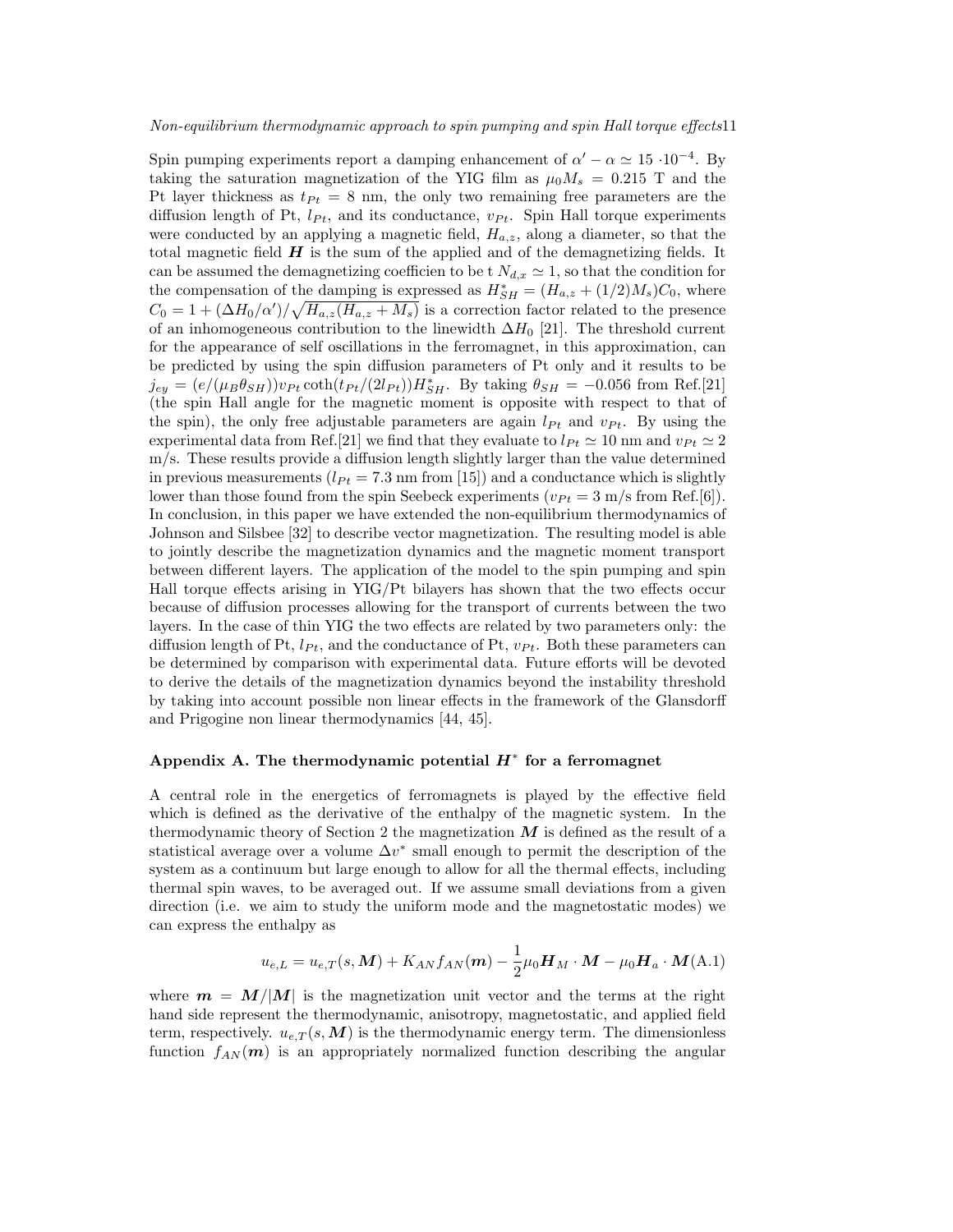dependence of local anisotropy effects and  $K_{AN}$  is the anisotropy constant. The vector  $H_a$  is the applied field whereas  $H_M$  is the magnetostatic field, solution of magnetostatic Maxwell equations:

$$
\nabla \cdot \boldsymbol{H}_M = -\nabla \cdot \boldsymbol{M} \tag{A.2}
$$

$$
\nabla \times \mathbf{H}_M = 0 \tag{A.3}
$$

As the Landau enthalpy  $u_{e,L}$  does not contains the derivatives of the magnetization, the effective field is given by the simple derivative with respect to the magnetization vector M and it is found to be  $\mu_0 H^* = -\delta u_{e,L}/\delta M$  with  $H^* = H - H_{eq}$  (i.e. equation 2) where  $\boldsymbol{H} = \boldsymbol{H}_M + \boldsymbol{H}_a$  and  $\boldsymbol{H}_{eq} = (1/\mu_0)\partial u_{e,T}(s,\boldsymbol{M})/\partial \boldsymbol{M} - \boldsymbol{H}_{AN}$ is the equation of state at equilibrium with the anisotropy field being  $H_{AN}$  =  $H_{AN} \partial f_{AN}/\partial m$  and  $H_{AN} = 2K_{AN}/(\mu_0 M)$ . In micromagnetics [24], the effective field is defined as the functional derivative of

$$
u_{e,L} = u_{e,M}(s,M) + A(\nabla m)^2 + K_{AN} f_{AN}(m) - \frac{1}{2} \mu_0 H_M \cdot M - \mu_0 H_a \cdot M(\text{A.4})
$$

where the first two terms at the right hand side of equation( $A.4$ ) differs from the first terms at the right hand side of equation $(A.1)$ . The two terms are the thermodynamic and exchange terms. As the magnetization vector field  $M$  is the result of a statistical average over a volume  $\Delta v_M$  much smaller than  $\Delta v^*$ , the energy  $u_{e,M}(s,M)$  is characterized by a minimum at  $M = M_s$  so deep that one can safely assume the magnetization modulus to be the constant value  $\overrightarrow{M_s}$ . In the exchange term,  $(\nabla m)^2$  is a short-hand notation for  $|\nabla m_x|^2 + |\nabla m_y|^2 + |\nabla m_z|^2$  and A is the exchange stiffness constant. Therefore from the definition  $\mu_0 \mathbf{H}_{eff} = -\delta u_{e,L}(s,\mathbf{M})/\delta \mathbf{M}$  we have

$$
\boldsymbol{H}_{eff} = l_{EX}^2 \nabla^2 \boldsymbol{M} - \boldsymbol{H}_{AN} + \boldsymbol{H}_M + \boldsymbol{H}_a \tag{A.5}
$$

where the length parameter  $l_{EX}$  is the so-called exchange length  $l_{EX} = \sqrt{2A/(\mu_0 M_s^2)}$ . It is worth to observe that the potential  $\boldsymbol{H}^*$  appears as a coarse grained version of the micromagnetic effective field  $H_{eff}$ .

## Appendix B. Solutions of the diffusion equation in one dimension

#### Appendix B.1. Spin pumping

In spin pumping, material 1 is a non magnetic metal (from  $x = -t_1$  to  $x = 0$ ) while material 2 is a ferromagnet (from  $x = 0$  to  $x = t_2$ ), see Figure 1. We solve the diffusion equations with the following boundary conditions (we drop the subscript M for simplicity)  $j_1(-t_1) = j_2(t_2) = 0$ ,  $j_1(0) = j_2(0) = j_0$ . The equation for  $H_2^*(x)$  is  $H_2^* - l_2^2 \nabla_x^2 H_2^* = H_{MS,2}^*$  where  $H_{MS,2}^*$  is a parameter. The boundary condition for the potential at  $x = 0$  is  $H_2^*(0) = H_1^*(0)$  which corresponds to a transparent interface. The currents are

$$
j_1(x) = j_0 \frac{\sinh((x+t_1)/l_1)}{\sinh(t_1/l_1)}
$$
(B.1)

$$
j_2(x) = j_0 \frac{\sinh((x - t_2)/l_2)}{\sinh(t_2/l_2)}
$$
(B.2)

and the potantials are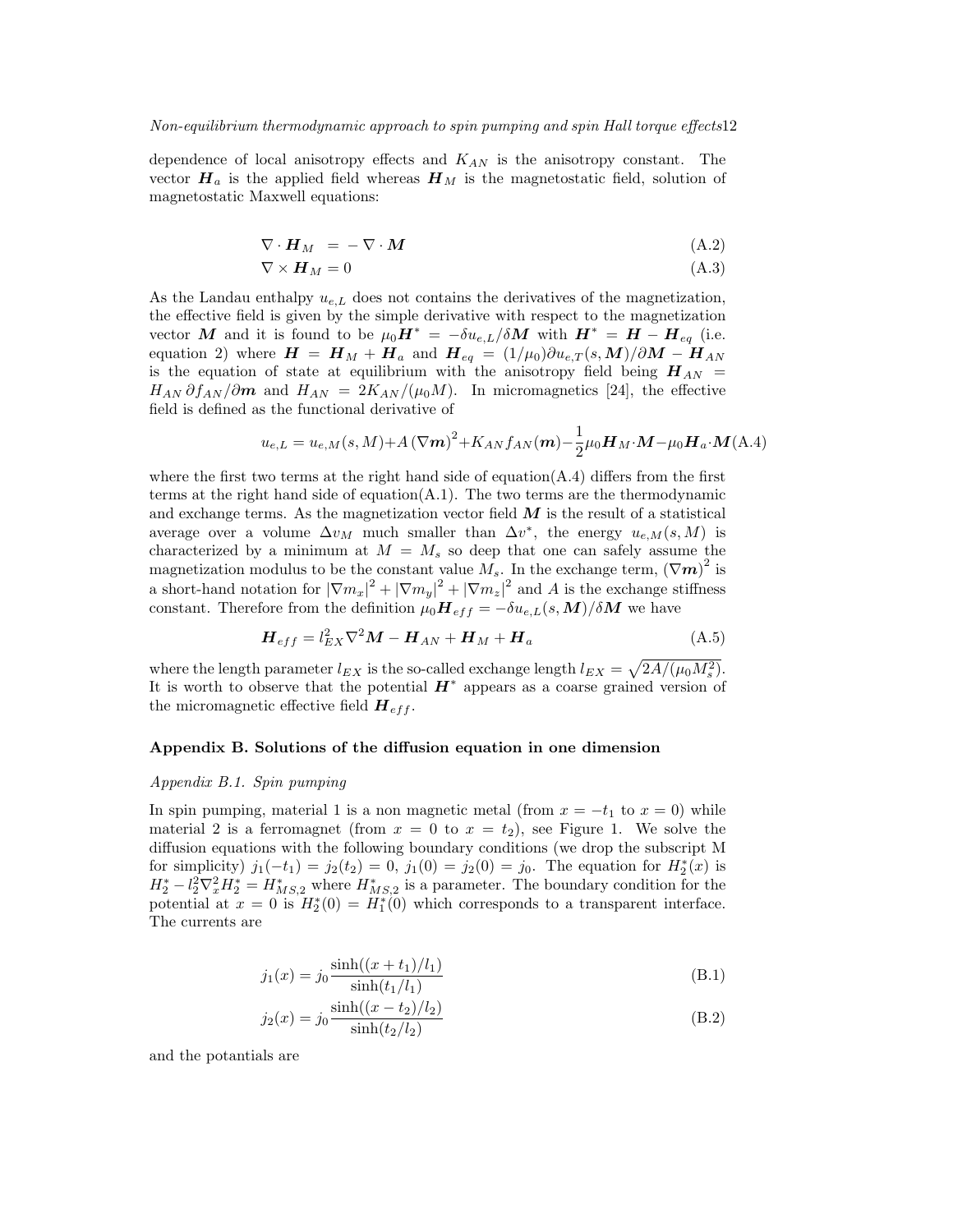$$
H_1^*(x) = \frac{j_0 \cosh((x+t_1)/l_1)}{y_1 \sinh(t_1/l_1)}
$$
(B.3)

$$
H_2^*(x) = H_{MS,2}^* - \frac{j_0 \cosh((x - t_2)/l_2)}{v_2 \sinh(t_2/l_2)}
$$
(B.4)

where the parameter  $v_i = l_i/\tau_i$ , with the dimensions of a velocity, represents the conductance of each layer. The current at the interface is

$$
j_0 = v_{eff} H^*_{MS,2} \tag{B.5}
$$

where

$$
\frac{1}{v_{eff}} = \frac{1}{v_1 \tanh(t_1/l_1)} + \frac{1}{v_2 \tanh(t_2/l_2)}
$$
(B.6)

is the total magnetic moment conductance of the bilayer. The average value of the field  $H_2^*(x)$  over the layer is

$$
\langle H_2^*(x) \rangle = H_{MS,2}^* \left( 1 - \frac{v_{eff}}{v_2(t_2/l_2)} \right) \tag{B.7}
$$

The Inverse spin Hall effect in Pt (1) can be computed by taking the equation for the spin Hall effect relation the electric current along  $y$  and the magnetic moment current tensor along  $x \, 6$ 

$$
j_{ey}(x) = -\sigma_e \nabla_y V_e + \theta_{SH} \left(\frac{e}{\mu_B}\right) j_1(x)
$$
 (B.8)

As the thickness is small we consider the potential uniform and, for an open circuit measurement, we ask that integral, over the layer 1, of the electric current density  $j_{ey}(x)$  to be zero. Then we find

$$
\nabla_y V_e = \frac{\theta_{SH}}{\sigma_e} \left(\frac{e}{\mu_B}\right) < j_1 > \tag{B.9}
$$

where  $\langle j_1 \rangle = t_1^{-1} \int_{-t_1}^0 j_1(x) dx$ . From the magnetic moment current, equation (B.1) we find the gradient of the voltage as

$$
\nabla_y V_e = \frac{\theta_{SH}}{\sigma_e} \left(\frac{e}{\mu_B}\right) \frac{v_{eff} H_{MS,2}^*}{(t_1/l_1)\coth(t_1/(2l_1))}
$$
(B.10)

# Appendix B.2. Spin Hall torque

In spin Hall torque (see Figure 2) an electric current density  $j_{ey}$  is driven into the metal  $(1)$  along y, so that the magnetic moment current induced by the spin Hall effect results to be along  $x$  and the direction of the magnetic moment along  $z$ . The intensity of the current source is  $j_{MS} = -(\mu_B/e)\theta_{SH}j_{ey}$  where  $\mu_B$  is the Bohr magneton, e is the elementary charge.  $\theta_{SH}$  is the spin Hall angle that quantifies the efficiency of the conversion between charge current and magnetic moment current due to the spin Hall effect. With boundary conditions for the magnetic moment currents  $j_1(-t_1) = j_2(t_2) = 0, j_1(0) = j_2(0) = j_0$  we obtain the following expressions for the currents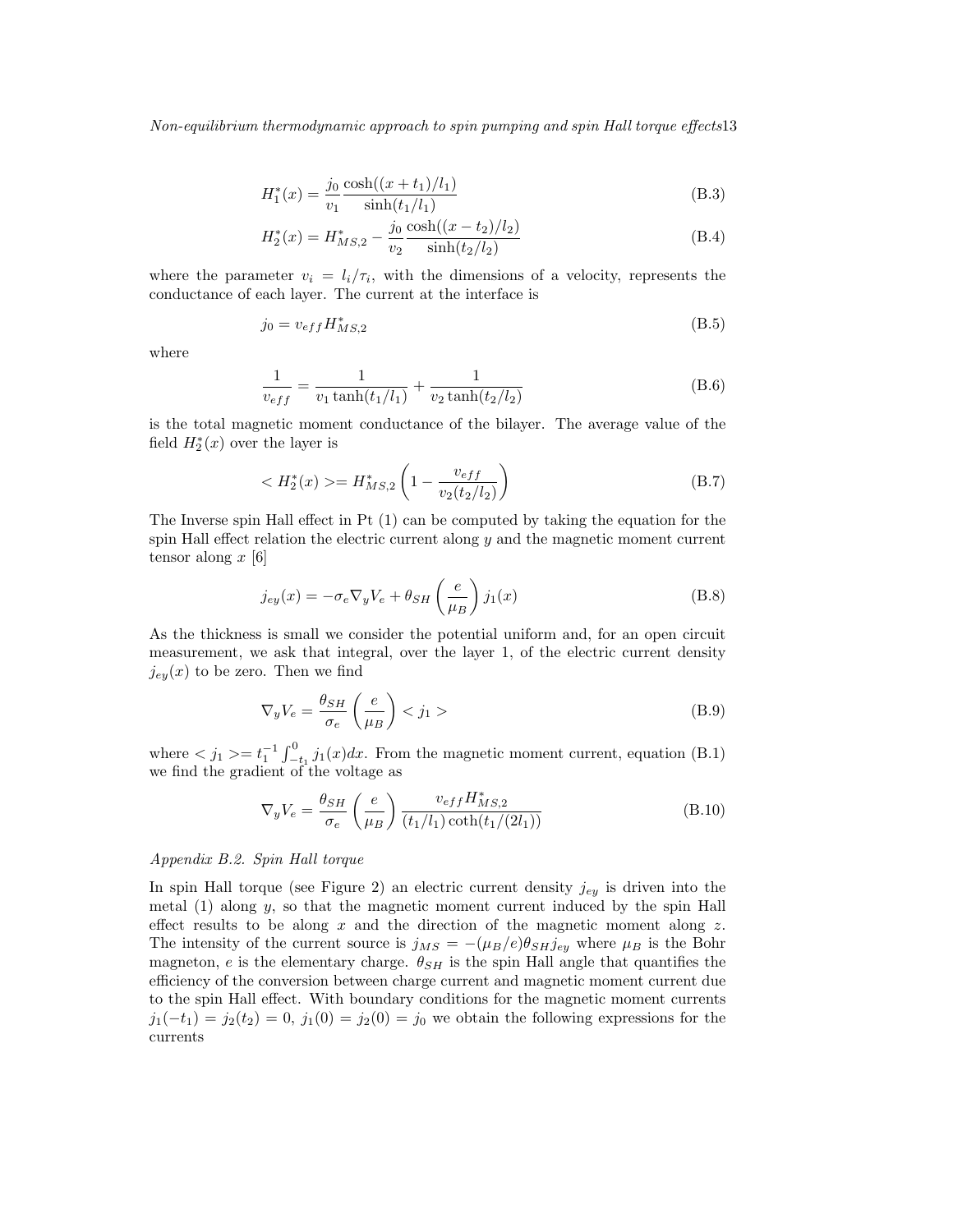$$
j_1(x) = j_{MS} \left[ 1 + \frac{\sinh(x/l_1)}{\sinh(t_1/l_1)} \right] + (j_0 - j_{MS}) \frac{\sinh[(x + t_1)/l_1]}{\sinh(t_1/l_1)} \quad (B.11)
$$

$$
j_2(x) = -j_0 \frac{\sinh[(x - t_2)/l_2]}{\sinh(t_2/l_2)}
$$
(B.12)

and the corresponding expressions for the potentials

$$
H_1^*(x) = \frac{j_{MS} \cosh(x/l_1)}{v_1 \sinh(t_1/l_1)} + \frac{j_0 - j_{MS} \cosh[(x + t_1)/l_1]}{v_1 \sinh(t_1/l_1)}
$$
(B.13)

$$
H_2^*(x) = -\frac{j_0 \cosh[(x - t_2)/l_2]}{y_2 \sinh(t_2/l_2)}
$$
(B.14)

By using the boundary condition for the potenatials at  $x = 0$ ,  $H_1^*(0) = H_2^*(0)$ , corresponding to a negligible interface resistance, we obtain the value of the current at the interface  $j_0$  as

$$
j_0 = j_{MS} \frac{v_{eff}}{v_1 \coth(t_1/(2l_1))}
$$
(B.15)

where  $v_{eff}$ , given by equation(B.6). The sought potential in the ferromagnet (2) is therefore

$$
H_2^*(x) = H_{2,0}^* \frac{\cosh((x - t_2)/l_2)}{\cosh(t_2/l_2)}\tag{B.16}
$$

where

$$
H_{2,0}^{*} = -\frac{j_{MS}}{v_1 \coth(t_1/(2l_1))} \frac{v_{eff}}{v_2 \tanh(t_2/l_2)}\tag{B.17}
$$

# References

- [1] Saslow W M and Rivkin K 2008 Journal of Magnetism and Magnetic Materials 320 2622 – 2628 ISSN 0304-8853 URL http://www.sciencedirect.com/science/article/pii/S0304885308006422
- [2] Bauer G E W, Saitoh E and van Wees B J 2012 Nature materials 391 11
- [3] Yu H, Brechet S D and Ansermet J P 2017 Physics Letters A 381 825 837 ISSN 0375-9601 URL http://www.sciencedirect.com/science/article/pii/S0375960116316693
- [4] Uchida K, Adachi H, Ota T, Nakayama H, Maekawa S and Saitoh E 2010 Appl. Phys. Lett. 97 172505
- [5] Flipse J, Dejene F K, Wagenaar D, Bauer G E W, Youssef J B and Wees B J V 2014 Physical Review Letters 113 027601
- [6] Basso V, Ferraro E, Sola A, Magni A, Kuepferling M and Pasquale M 2016 Phys. Rev. B 93 184421
- [7] Basso V, Ferraro E and Piazzi M 2016 Phys. Rev. B 94(14) 144422 URL https://link.aps.org/doi/10.1103/PhysRevB.94.144422
- [8] Kajiwara Y, Harii K, Takahashi S, Ohe J, Uchida K, Mizuguchi M, Umezawa H, Kawai H, Ando K, Takanashi K, Maekawa S and Saitoh E 2010 Nature 464
- [9] Czeschka F D, Dreher L, Brandt M S, Weiler M, Althammer M, Imort I M, Reiss G, Thomas A, Schoch W, Limmer W, Huebl H, Gross R and Goennenwein S T B 2011 Phys. Rev. Lett. 107(4) 046601 URL http://link.aps.org/doi/10.1103/PhysRevLett.107.046601
- [10] Castel V, Vlietstra N, Youssef J B and van Wees B J 2012 Applied Physics Letters 101 132414 URL http://dx.doi.org/10.1063/1.4754837
- [11] Hahn C, de Loubens G, Klein O, Viret M, Naletov V V and Ben Youssef J 2013 Phys. Rev. B 87(17) 174417 URL https://link.aps.org/doi/10.1103/PhysRevB.87.174417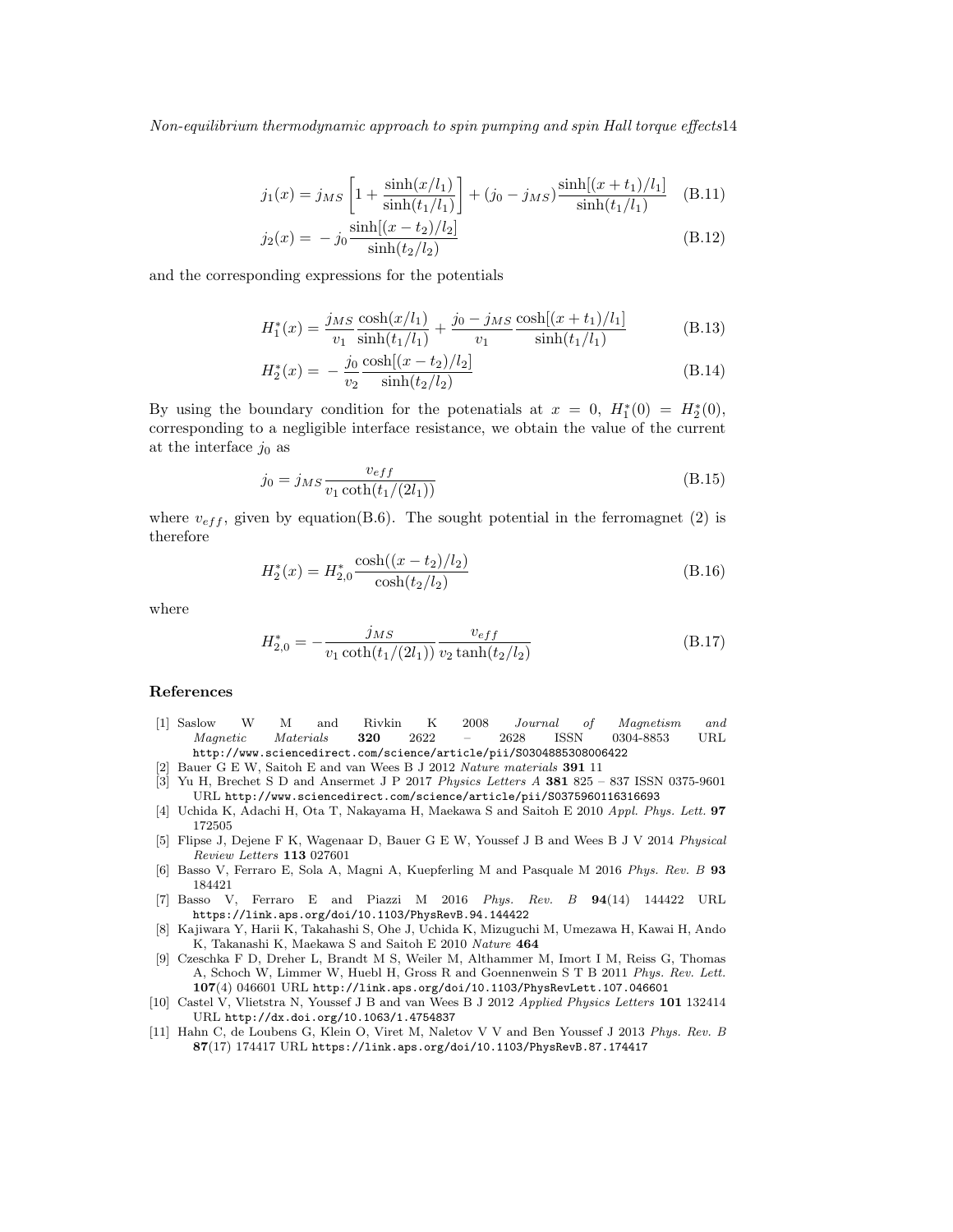- [12] Weiler M, Woltersdorf G, Althammer M, Huebl H and Sebastian T B G 2013 Spin pumping and spin currents in magnetic insulators Solid State Physics  $64$  ed Wu and Hoffmann (Elsevier) p 123
- [13] Rezende S M, Rodiguez-Suarez R L, Soares M M, Vilela-Leao L H, Dominguez D L and Azevedo A 2013 Applied Physics Letters 102 012402 URL http://dx.doi.org/10.1063/1.4773993
- [14] Sun Y, Chang H, Kabatek M, Song Y Y, Wang Z, Jantz M, Schneider W, Wu M, Montoya E, Kardasz B, Heinrich B, te Velthuis S G E, Schultheiss H and Hoffmann A 2013 Phys. Rev.  $Lett.\,\, {\bf 111} (10)\,\, 106601\,\, \mathrm{URL}\,\, \hbox{https://link.aps.org/doi/10.1103/PhysRevLett.111.106601}$
- [15] Wang H L, Du C H, Pu Y, Adur R, Hammel P C and YYang F 2014 Phys. Rev. Lett. 112 197201
- [16] Jungfleisch M B, Chumak A V, Kehlberger A, Lauer V, Kim D H, Onbasli M C, Ross C A, Kläui M and Hillebrands B 2015 Phys. Rev. B 91(13) 134407 URL http://link.aps.org/doi/10.1103/PhysRevB.91.134407
- [17] Haertinger M, Back C H, Lotze J, Weiler M, Geprägs S, Huebl H, Goennenwein S T B and Woltersdorf G 2015 Phys. Rev. B 92(5) 054437 URL http://link.aps.org/doi/10.1103/PhysRevB.92.054437
- [18] Du C, Wang H, Hammel P C and Yang F 2015 Journal of Applied Physics 117 172603
- [19] Brangham J T, Meng K Y, Yang A S, Gallagher J C, Esser B D, White S P, Yu S, McComb D W, Hammel P C and Yang F 2016 Phys. Rev. B  $94(5)$  054418 URL http://link.aps.org/doi/10.1103/PhysRevB.94.054418
- [20] Hamadeh A, d'Allivy Kelly O, Hahn C, Meley H, Bernard R, Molpeceres A H, Naletov V V, Viret M, Anane A, Cros V, Demokritov S O, Prieto J L, Muñoz M, de Loubens G and Klein O 2014 Phys. Rev. Lett. 113(19) 197203 URL http://link.aps.org/doi/10.1103/PhysRevLett.113.197203
- [21] Collet M, de Milly X, d/'Allivy Kelly O, Naletov V V, Bernard R, Bortolotti P, Ben Youssef J, Demidov V E, Demokritov S O, Prieto J L, Munoz M, Cros V, Anane A, de Loubens G and Klein O 2016 Nat Commun 7
- [22] Sklenar J, Zhang W, Jungfleisch M B, Jiang W, Saglam H, Pearson J E, Ketterson J B and Hoffmann A 2016 Journal of Applied Physics 120 180901
- [23] Ralph D and Stiles M 2008 Journal of Magnetism and Magnetic Materials 320 1190 1216 ISSN 0304-8853 URL http://www.sciencedirect.com/science/article/pii/S0304885307010116
- [24] Bertotti G, Mayergoyz I D and Serpico C 2009 Nonlinear magnetization dynamics in nanosystems (Amsterdam: Elsevier)
- [25] Tserkovnyak Y, Brataas A, Bauer G E W and Halperin B I 2005 Rev. Mod. Phys. 77(4) 1375– 1421 URL https://link.aps.org/doi/10.1103/RevModPhys.77.1375
- [26] Jiao H and Bauer G E W 2013 Phys. Rev. Lett. 110(21) 217602 URL https://link.aps.org/doi/10.1103/PhysRevLett.110.217602
- [27] Rezende S M, Rodríguez-Suárez R L and Azevedo A 2013 Phys. Rev. B  $88(1)$  014404 URL http://link.aps.org/doi/10.1103/PhysRevB.88.014404
- [28] Nakata K, Simon P and Loss D 2015 Phys. Rev. B 92(1) 014422 URL http://link.aps.org/doi/10.1103/PhysRevB.92.014422
- [29] Brechet S D and Ansermet J P 2013 The European Physical Journal B 86 318 ISSN 1434-6036 URL http://dx.doi.org/10.1140/epjb/e2013-40069-4
- [30] Saslow W M 2009 Journal of Applied Physics 105 07D315
- [31] Saslow W M 2017 Phys. Rev. B 95(18) 184407 URL https://link.aps.org/doi/10.1103/PhysRevB.95.184407
- [32] Johnson M and Silsbee R H 1987 Phys. Rev. B 35 4959
- [33] Stancil D D and Prabhakar A 2009 Spin Waves. Theory and Applications (New York: Springer)
- [34] Xiao J, Bauer G E W, Uchida K c, Saitoh E and Maekawa S 2010 Phys. Rev. B 81(21) 214418 URL http://link.aps.org/doi/10.1103/PhysRevB.81.214418
- [35] Ritzmann U, Hinzke D, Kehlberger A, Guo E J, Kläui M and Nowak U 2015 Phys. Rev. B 92(17) 174411 URL http://link.aps.org/doi/10.1103/PhysRevB.92.174411
- [36] Chotorlishvili L, Toklikishvili Z, Dugaev V K, Barnas J, Trimper S and Berakdar J 2013 Phys. Rev. B 88(14) 144429 URL https://link.aps.org/doi/10.1103/PhysRevB.88.144429
- [37] Etesami S R, Chotorlishvili L, Sukhov A and Berakdar J 2014 Phys. Rev. B  $90(1)$  014410 URL https://link.aps.org/doi/10.1103/PhysRevB.90.014410
- [38] Chotorlishvili L, Toklikishvili Z, Etesami S, Dugaev V, Barna J and Berakdar J 2015 Jounal of Magnetism and Magnetic Materials 396 254–262
- [39] Callen H B 1985 Thermodynamics and an introduction to thermostatistics (New York: John Wiley and Sons)
- [40] Vonsovskii S V 1966 Ferromagnetic resonace (Oxford: Pergamon press)